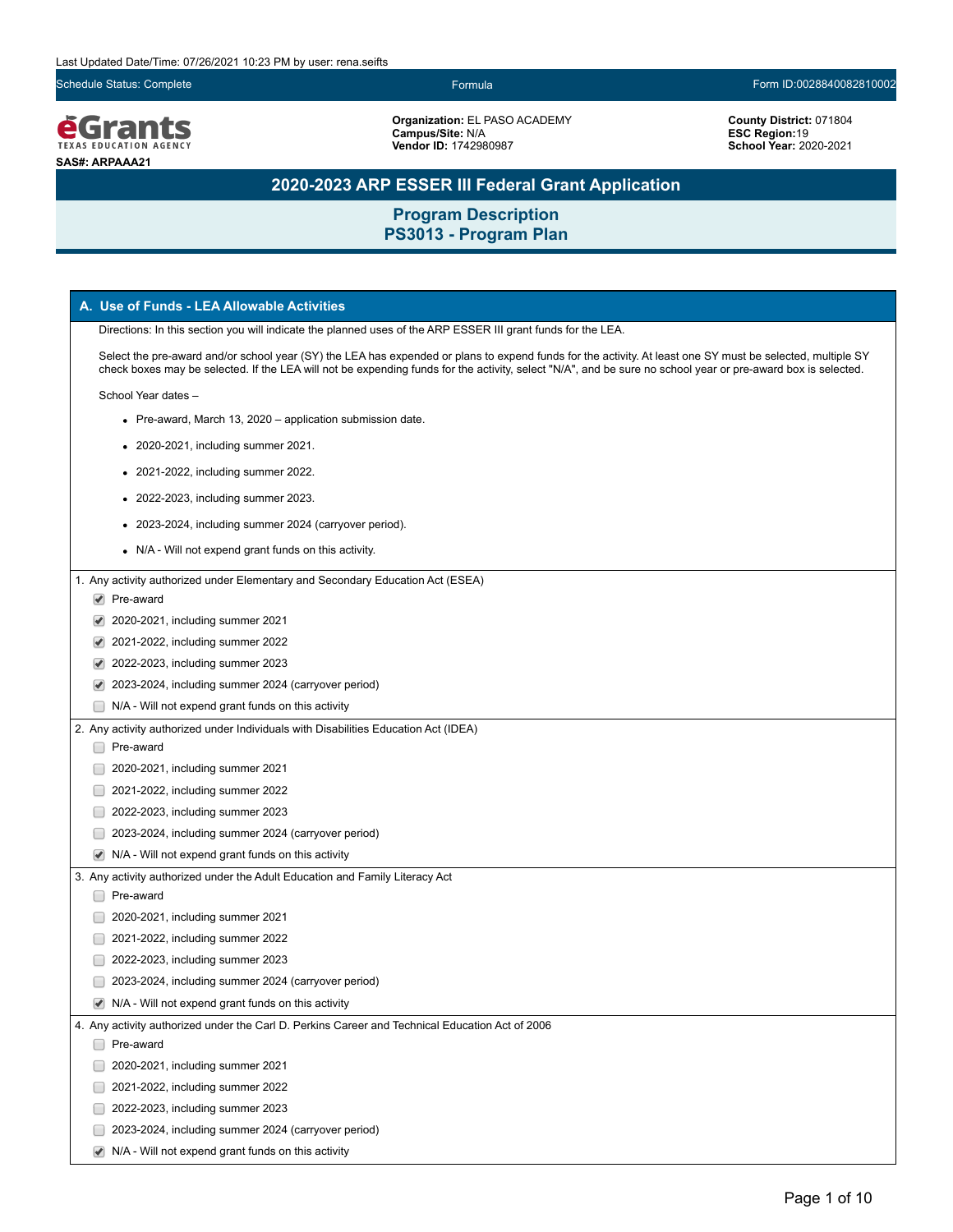*<u>EGrants</u>* **SAS#: ARPAAA21**

**Organization:** EL PASO ACADEMY **Campus/Site:** N/A **Vendor ID:** 1742980987

**County District:** 071804 **ESC Region:**19 **School Year:** 2020-2021

# **2020-2023 ARP ESSER III Federal Grant Application**

|                      | 5. Coordination of preparedness and response efforts of LEA with State and local public health departments, and other relevant agencies, to improve coordinated<br>responses among such entities to prevent, prepare for, and respond to coronavirus                                                 |
|----------------------|------------------------------------------------------------------------------------------------------------------------------------------------------------------------------------------------------------------------------------------------------------------------------------------------------|
|                      | Pre-award                                                                                                                                                                                                                                                                                            |
|                      | 2020-2021, including summer 2021                                                                                                                                                                                                                                                                     |
|                      | 2021-2022, including summer 2022                                                                                                                                                                                                                                                                     |
|                      | 2022-2023, including summer 2023                                                                                                                                                                                                                                                                     |
|                      | 2023-2024, including summer 2024 (carryover period)                                                                                                                                                                                                                                                  |
| ✔                    | N/A - Will not expend grant funds on this activity                                                                                                                                                                                                                                                   |
|                      | 6. Activities to address the unique needs of low-income students, students with disabilities (SWD), English learners, racial and ethnic minorities, students<br>experiencing homelessness, and foster care youth, including how outreach and service delivery will meet the needs of each population |
| $\blacktriangledown$ | Pre-award                                                                                                                                                                                                                                                                                            |
|                      | 2020-2021, including summer 2021                                                                                                                                                                                                                                                                     |
|                      | 2021-2022, including summer 2022                                                                                                                                                                                                                                                                     |
|                      | 2022-2023, including summer 2023                                                                                                                                                                                                                                                                     |
|                      | 2023-2024, including summer 2024 (carryover period)                                                                                                                                                                                                                                                  |
|                      | N/A - Will not expend grant funds on this activity                                                                                                                                                                                                                                                   |
|                      | 7. Developing and implementing procedures and systems to improve the preparedness and response efforts of LEA                                                                                                                                                                                        |
|                      | $\blacktriangleright$ Pre-award                                                                                                                                                                                                                                                                      |
| ✔                    | 2020-2021, including summer 2021                                                                                                                                                                                                                                                                     |
| ✔                    | 2021-2022, including summer 2022                                                                                                                                                                                                                                                                     |
| ✔                    | 2022-2023, including summer 2023                                                                                                                                                                                                                                                                     |
| ✔                    | 2023-2024, including summer 2024 (carryover period)                                                                                                                                                                                                                                                  |
|                      | N/A - Will not expend grant funds on this activity                                                                                                                                                                                                                                                   |
|                      | 8. Training and professional development for staff of the LEA on sanitation and minimizing the spread of infectious diseases                                                                                                                                                                         |
|                      | Pre-award                                                                                                                                                                                                                                                                                            |
|                      | 2020-2021, including summer 2021                                                                                                                                                                                                                                                                     |
| $\Box$               | 2021-2022, including summer 2022                                                                                                                                                                                                                                                                     |
| $\Box$               | 2022-2023, including summer 2023                                                                                                                                                                                                                                                                     |
|                      | 2023-2024, including summer 2024 (carryover period)                                                                                                                                                                                                                                                  |
|                      | N/A - Will not expend grant funds on this activity                                                                                                                                                                                                                                                   |
|                      | 9. Purchasing supplies to sanitize and clean the facilities of the LEA, including buildings operated by the LEA                                                                                                                                                                                      |
|                      | Pre-award                                                                                                                                                                                                                                                                                            |
|                      | 2020-2021, including summer 2021                                                                                                                                                                                                                                                                     |
|                      | 2021-2022, including summer 2022                                                                                                                                                                                                                                                                     |
|                      | 2022-2023, including summer 2023                                                                                                                                                                                                                                                                     |
|                      | 2023-2024, including summer 2024 (carryover period)                                                                                                                                                                                                                                                  |
| ✔                    | N/A - Will not expend grant funds on this activity                                                                                                                                                                                                                                                   |
|                      |                                                                                                                                                                                                                                                                                                      |
|                      |                                                                                                                                                                                                                                                                                                      |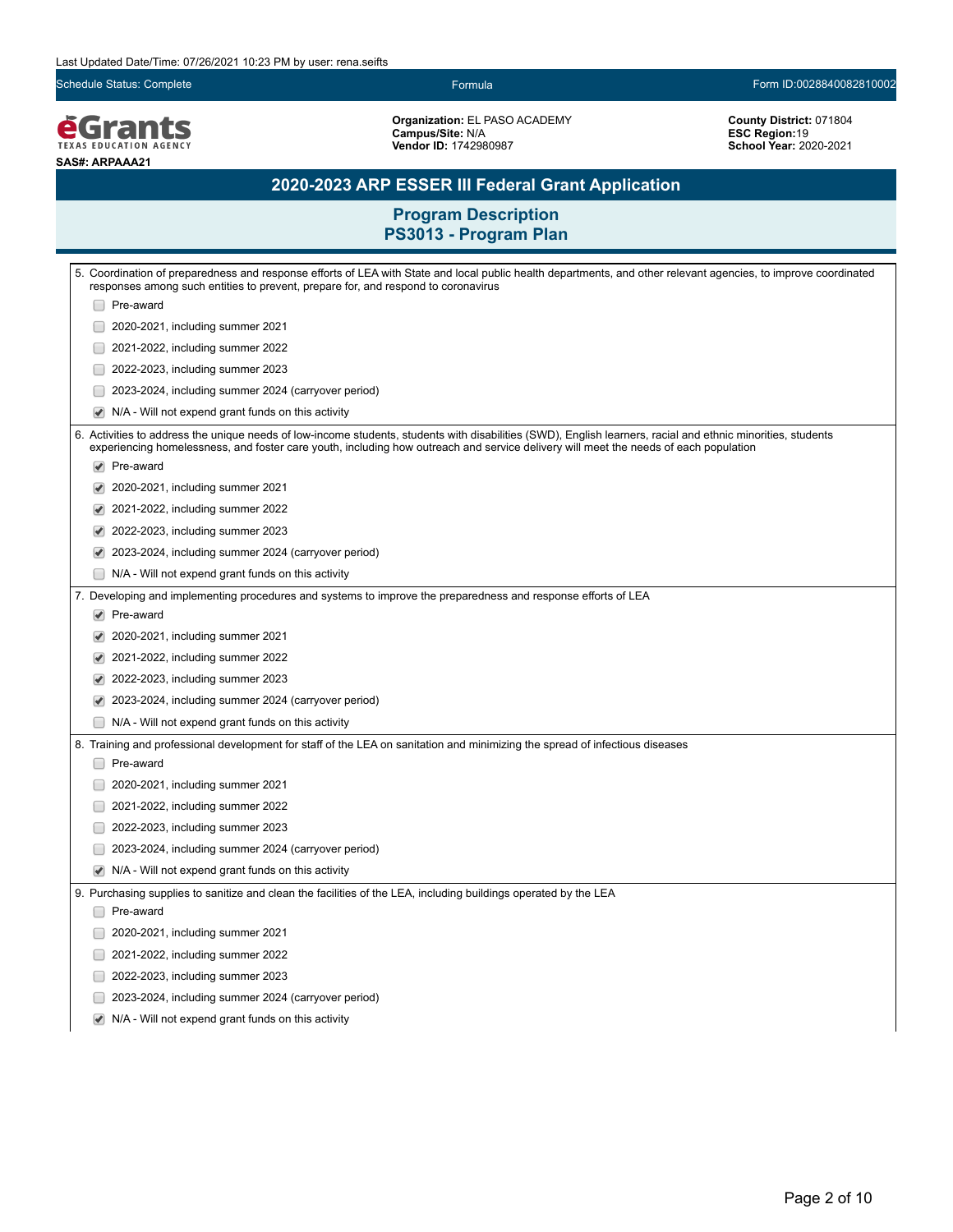*<u>EGrants</u>* **SAS#: ARPAAA21**

**Organization:** EL PASO ACADEMY **Campus/Site:** N/A **Vendor ID:** 1742980987

**County District:** 071804 **ESC Region:**19 **School Year:** 2020-2021

# **2020-2023 ARP ESSER III Federal Grant Application**

|                                                                                                                                                                                                                            | 10. Planning for, coordinating, and implementing activities during long-term closures, including providing meals to eligible students                                                                                                                                                        |  |
|----------------------------------------------------------------------------------------------------------------------------------------------------------------------------------------------------------------------------|----------------------------------------------------------------------------------------------------------------------------------------------------------------------------------------------------------------------------------------------------------------------------------------------|--|
|                                                                                                                                                                                                                            | Pre-award                                                                                                                                                                                                                                                                                    |  |
|                                                                                                                                                                                                                            | 2020-2021, including summer 2021                                                                                                                                                                                                                                                             |  |
|                                                                                                                                                                                                                            | 2021-2022, including summer 2022                                                                                                                                                                                                                                                             |  |
|                                                                                                                                                                                                                            | 2022-2023, including summer 2023                                                                                                                                                                                                                                                             |  |
|                                                                                                                                                                                                                            | 2023-2024, including summer 2024 (carryover period)                                                                                                                                                                                                                                          |  |
|                                                                                                                                                                                                                            | N/A - Will not expend grant funds on this activity                                                                                                                                                                                                                                           |  |
|                                                                                                                                                                                                                            | 11. Planning for, coordinating, and implementing activities during long-term closures,  including providing technology for online learning to all students                                                                                                                                   |  |
|                                                                                                                                                                                                                            | Pre-award                                                                                                                                                                                                                                                                                    |  |
|                                                                                                                                                                                                                            | 2020-2021, including summer 2021                                                                                                                                                                                                                                                             |  |
|                                                                                                                                                                                                                            | 2021-2022, including summer 2022                                                                                                                                                                                                                                                             |  |
|                                                                                                                                                                                                                            | 2022-2023, including summer 2023                                                                                                                                                                                                                                                             |  |
|                                                                                                                                                                                                                            | 2023-2024, including summer 2024 (carryover period)                                                                                                                                                                                                                                          |  |
|                                                                                                                                                                                                                            | N/A - Will not expend grant funds on this activity                                                                                                                                                                                                                                           |  |
|                                                                                                                                                                                                                            | 12. Planning for, coordinating, and implementing activities during long-term closures,  how to provide guidance for carrying out requirements under IDEA                                                                                                                                     |  |
|                                                                                                                                                                                                                            | Pre-award                                                                                                                                                                                                                                                                                    |  |
|                                                                                                                                                                                                                            | 2020-2021, including summer 2021                                                                                                                                                                                                                                                             |  |
|                                                                                                                                                                                                                            | 2021-2022, including summer 2022                                                                                                                                                                                                                                                             |  |
|                                                                                                                                                                                                                            | 2022-2023, including summer 2023                                                                                                                                                                                                                                                             |  |
|                                                                                                                                                                                                                            | 2023-2024, including summer 2024 (carryover period)                                                                                                                                                                                                                                          |  |
|                                                                                                                                                                                                                            | N/A - Will not expend grant funds on this activity                                                                                                                                                                                                                                           |  |
| 13. Planning for, coordinating, and implementing activities during long-term closures,  how to ensure other educational services can continue to be provided<br>consistent with all Federal, State, and local requirements |                                                                                                                                                                                                                                                                                              |  |
|                                                                                                                                                                                                                            | Pre-award                                                                                                                                                                                                                                                                                    |  |
|                                                                                                                                                                                                                            | 2020-2021, including summer 2021                                                                                                                                                                                                                                                             |  |
|                                                                                                                                                                                                                            | 2021-2022, including summer 2022                                                                                                                                                                                                                                                             |  |
|                                                                                                                                                                                                                            | 2022-2023, including summer 2023                                                                                                                                                                                                                                                             |  |
|                                                                                                                                                                                                                            | 2023-2024, including summer 2024 (carryover period)                                                                                                                                                                                                                                          |  |
|                                                                                                                                                                                                                            | N/A - Will not expend grant funds on this activity                                                                                                                                                                                                                                           |  |
|                                                                                                                                                                                                                            | 14. Purchasing educational technology (hardware, software, and connectivity) for students  that aids in regular/substantive educational interaction between<br>students and instructors, including low-income students and SWD, which may include assistive technology or adaptive equipment |  |
|                                                                                                                                                                                                                            | Pre-award                                                                                                                                                                                                                                                                                    |  |
|                                                                                                                                                                                                                            | 2020-2021, including summer 2021                                                                                                                                                                                                                                                             |  |
|                                                                                                                                                                                                                            | 2021-2022, including summer 2022                                                                                                                                                                                                                                                             |  |
|                                                                                                                                                                                                                            | 2022-2023, including summer 2023                                                                                                                                                                                                                                                             |  |
|                                                                                                                                                                                                                            | 2023-2024, including summer 2024 (carryover period)                                                                                                                                                                                                                                          |  |
|                                                                                                                                                                                                                            | N/A - Will not expend grant funds on this activity                                                                                                                                                                                                                                           |  |
|                                                                                                                                                                                                                            |                                                                                                                                                                                                                                                                                              |  |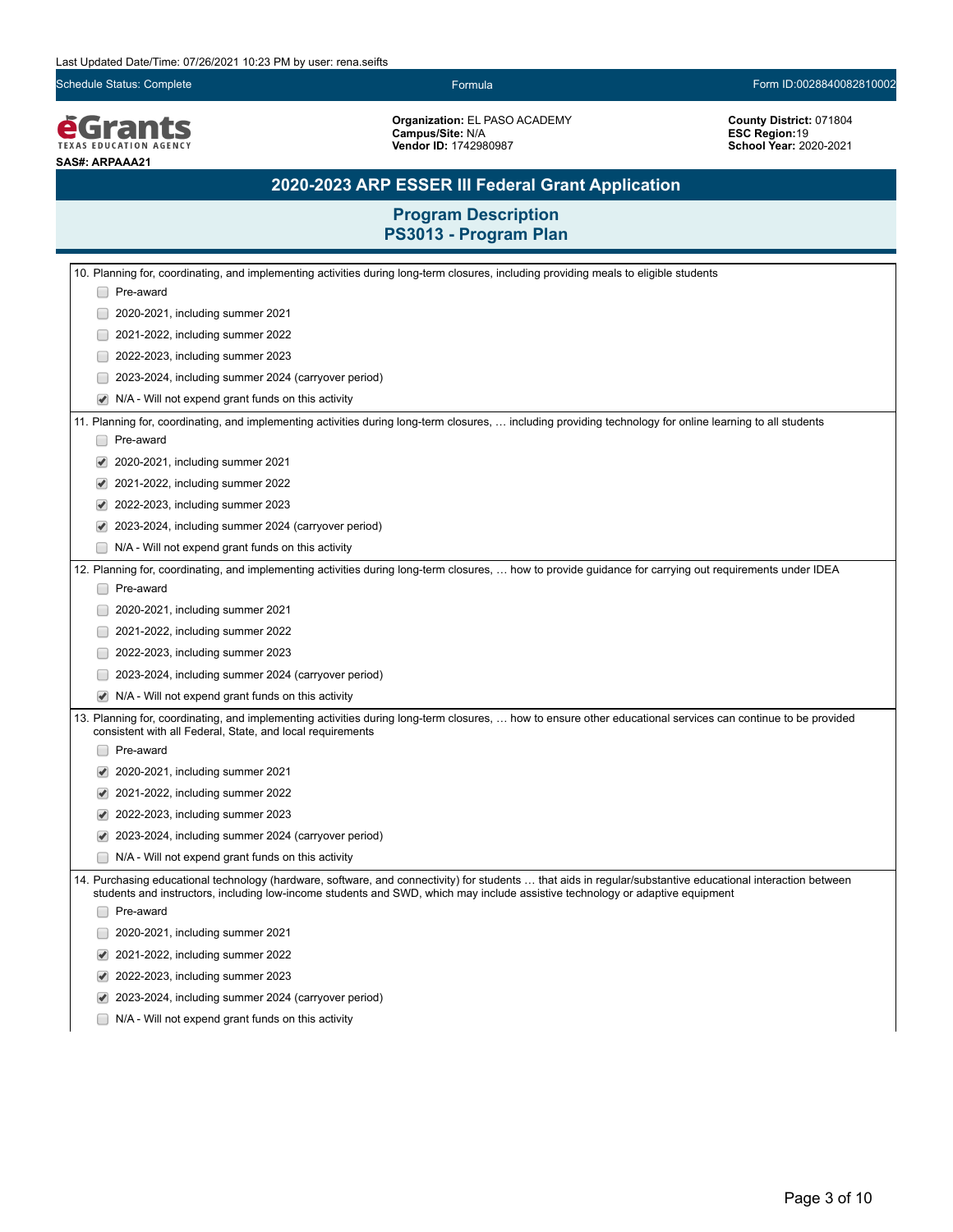**EGrants SAS#: ARPAAA21**

**Organization:** EL PASO ACADEMY **Campus/Site:** N/A **Vendor ID:** 1742980987

**County District:** 071804 **ESC Region:**19 **School Year:** 2020-2021

# **2020-2023 ARP ESSER III Federal Grant Application**

| 15. Providing mental health services and supports, including through implementation of evidence based full-service community schools |                                                                                                                                                                                                                                                                                                           |  |
|--------------------------------------------------------------------------------------------------------------------------------------|-----------------------------------------------------------------------------------------------------------------------------------------------------------------------------------------------------------------------------------------------------------------------------------------------------------|--|
|                                                                                                                                      | Pre-award                                                                                                                                                                                                                                                                                                 |  |
|                                                                                                                                      | 2020-2021, including summer 2021                                                                                                                                                                                                                                                                          |  |
|                                                                                                                                      | 2021-2022, including summer 2022                                                                                                                                                                                                                                                                          |  |
|                                                                                                                                      | 2022-2023, including summer 2023                                                                                                                                                                                                                                                                          |  |
|                                                                                                                                      | 2023-2024, including summer 2024 (carryover period)                                                                                                                                                                                                                                                       |  |
|                                                                                                                                      | N/A - Will not expend grant funds on this activity                                                                                                                                                                                                                                                        |  |
|                                                                                                                                      | 16. Planning and implementing activities related to summer learning -- providing classroom instruction or online learning during summer months and addressing the<br>needs of low-income students, SWD, English learners, migrant students, students experiencing homelessness, & children in foster care |  |
|                                                                                                                                      | Pre-award                                                                                                                                                                                                                                                                                                 |  |
|                                                                                                                                      | 2020-2021, including summer 2021                                                                                                                                                                                                                                                                          |  |
|                                                                                                                                      | 2021-2022, including summer 2022                                                                                                                                                                                                                                                                          |  |
|                                                                                                                                      | 2022-2023, including summer 2023                                                                                                                                                                                                                                                                          |  |
|                                                                                                                                      | 2023-2024, including summer 2024 (carryover period)                                                                                                                                                                                                                                                       |  |
|                                                                                                                                      | N/A - Will not expend grant funds on this activity                                                                                                                                                                                                                                                        |  |
|                                                                                                                                      | 17. Planning and implementing activities related to  supplemental afterschool programs -- providing classroom instruction or online learning  addressing the<br>needs of low-income students, SWD, English learners, migrant students, students experiencing homelessness, & children in foster care      |  |
|                                                                                                                                      | Pre-award                                                                                                                                                                                                                                                                                                 |  |
|                                                                                                                                      | 2020-2021, including summer 2021                                                                                                                                                                                                                                                                          |  |
|                                                                                                                                      | 2021-2022, including summer 2022                                                                                                                                                                                                                                                                          |  |
|                                                                                                                                      | 2022-2023, including summer 2023                                                                                                                                                                                                                                                                          |  |
|                                                                                                                                      | 2023-2024, including summer 2024 (carryover period)                                                                                                                                                                                                                                                       |  |
|                                                                                                                                      | N/A - Will not expend grant funds on this activity                                                                                                                                                                                                                                                        |  |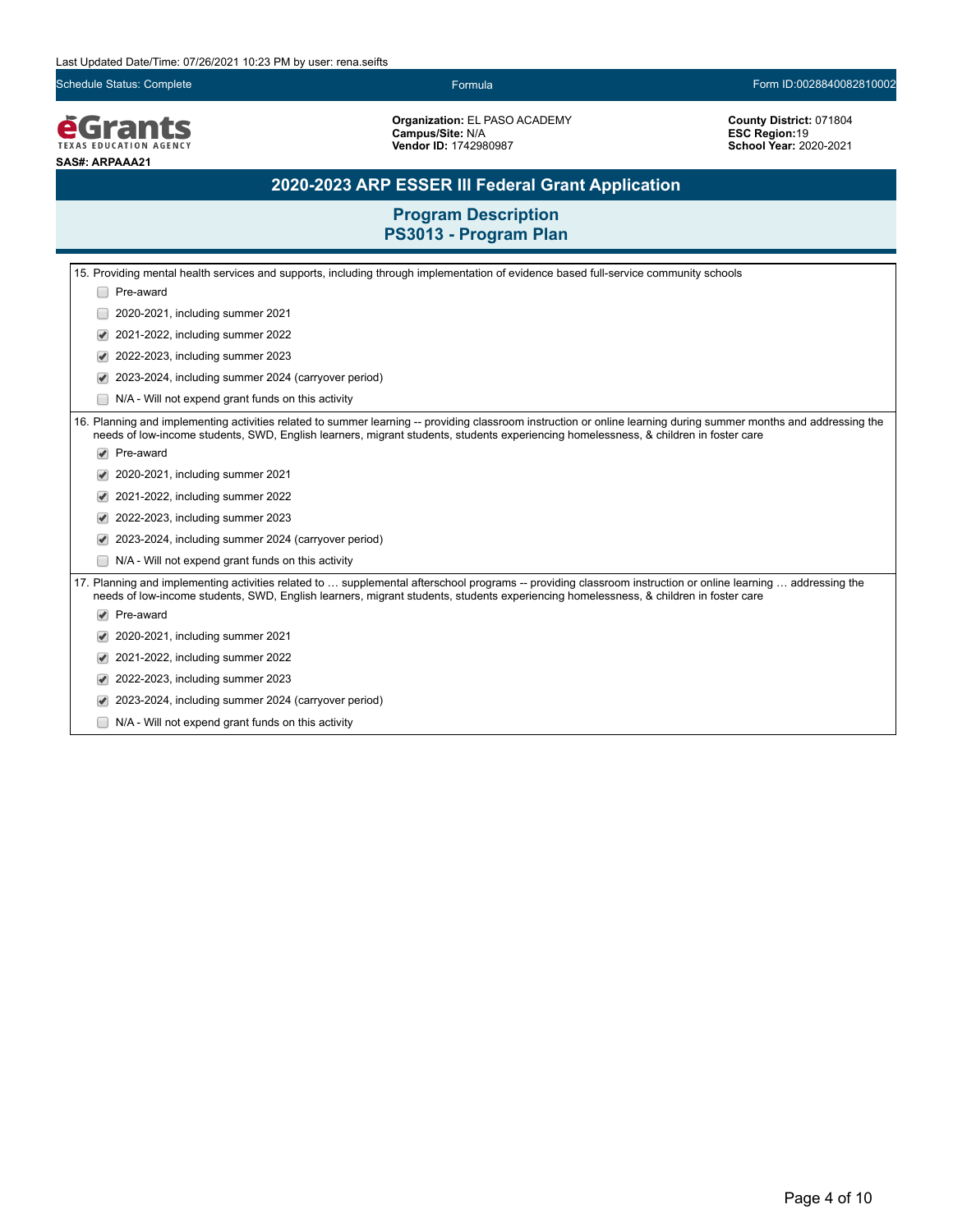**é**Grants **EXAS EDUCATION AGEN SAS#: ARPAAA21**

**Organization:** EL PASO ACADEMY **Campus/Site:** N/A **Vendor ID:** 1742980987

**County District:** 071804 **ESC Region:**19 **School Year:** 2020-2021

## **2020-2023 ARP ESSER III Federal Grant Application**

**Program Description PS3013 - Program Plan**

### **B. Use of Funds - LEA Allowable Activities (continued)**

Directions: In this section you will indicate the planned uses of the ARP ESSER III grant funds for the LEA.

Select the pre-award and/or school year (SY) the LEA has expended or plans to expend funds for the activity. At least one SY must be selected, multiple SY check boxes may be selected. If the LEA will not be expending funds for the activity, select "N/A", and be sure no school year or pre-award box is selected.

School Year dates –

- Pre-award, March 13, 2020 application submission date.
- 2020-2021, including summer 2021.
- 2021-2022, including summer 2022.
- 2022-2023, including summer 2023.
- 2023-2024, including summer 2024 (carryover period).
- N/A Will not expend grant funds on this activity.

1. Addressing learning loss among LEA students, including low-income students, SWD, English learners, racial & ethnic minorities, students experiencing homelessness, & children in foster care -- Administering and using high-quality assessments

- ◆ Pre-award
- 2020-2021, including summer 2021
- 2021-2022, including summer 2022
- 2022-2023, including summer 2023
- 2023-2024, including summer 2024 (carryover period)
- N/A Will not expend grant funds on this activity

2. Addressing learning loss among LEA students, including low-income students, SWD, English learners, racial & ethnic minorities, students experiencing homelessness, & children in foster care -- Implementing evidence-based activities to meet the comprehensive needs of students

- Pre-award
- 2020-2021, including summer 2021
- 2021-2022, including summer 2022
- 2022-2023, including summer 2023
- 2023-2024, including summer 2024 (carryover period)
- N/A Will not expend grant funds on this activity

3. Addressing learning loss among LEA students, including low-income students, SWD, English learners, racial & ethnic minorities, students experiencing homelessness, & children in foster care -- Providing information and assistance to parents & families on effectively supporting students

◆ Pre-award

- 2020-2021, including summer 2021
- 2021-2022, including summer 2022
- 2022-2023, including summer 2023
- 2023-2024, including summer 2024 (carryover period)
- N/A Will not expend grant funds on this activity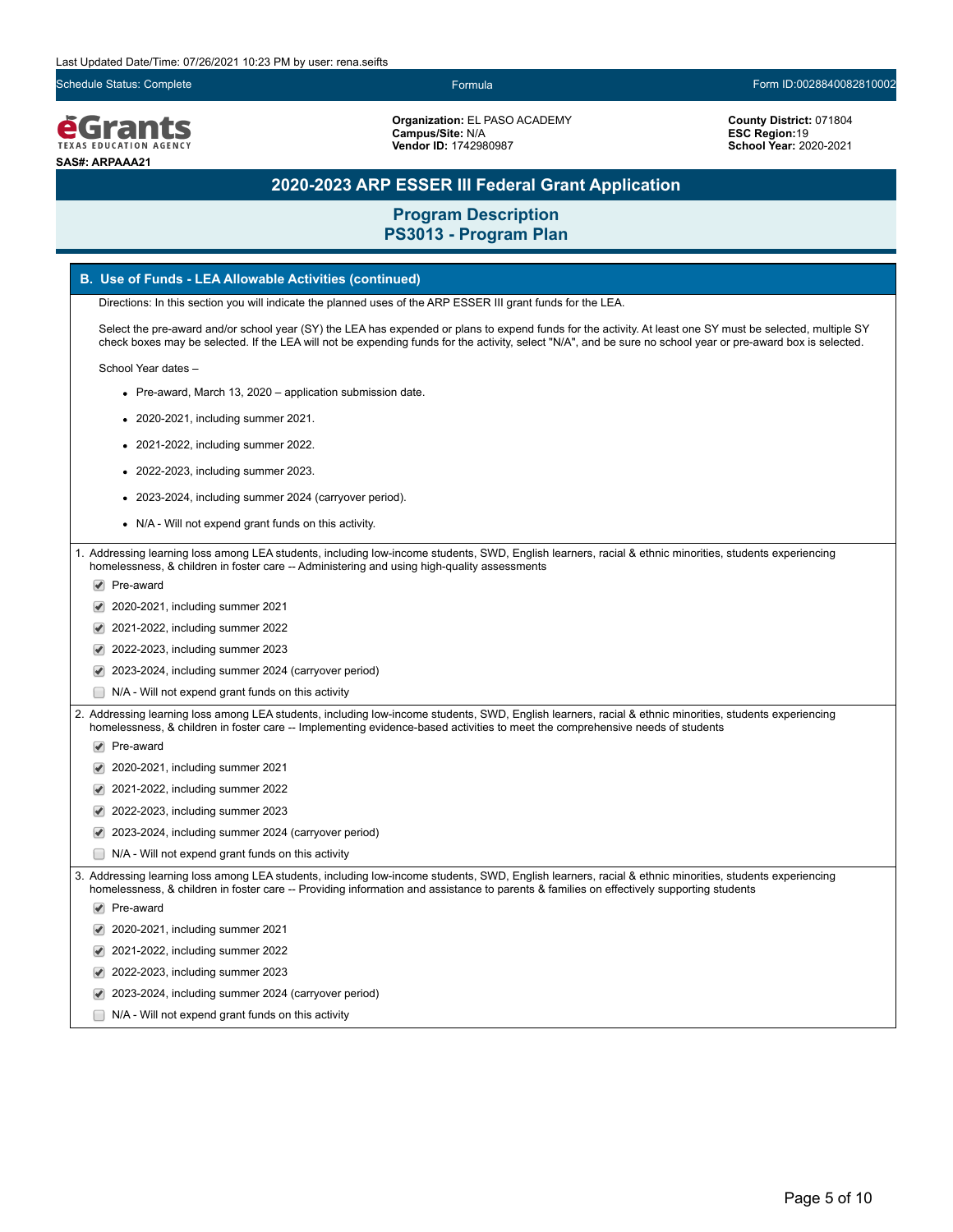**EGrants SAS#: ARPAAA21**

**Organization:** EL PASO ACADEMY **Campus/Site:** N/A **Vendor ID:** 1742980987

**County District:** 071804 **ESC Region:**19 **School Year:** 2020-2021

# **2020-2023 ARP ESSER III Federal Grant Application**

|                                                                                                                                                                                                                            | 4. Addressing learning loss among LEA students, including low-income students, SWD, English learners, racial & ethnic minorities, students experiencing<br>homelessness, & children in foster care -- Tracking student attendance and improving student engagement in distance education |
|----------------------------------------------------------------------------------------------------------------------------------------------------------------------------------------------------------------------------|------------------------------------------------------------------------------------------------------------------------------------------------------------------------------------------------------------------------------------------------------------------------------------------|
| $\blacktriangledown$                                                                                                                                                                                                       | Pre-award                                                                                                                                                                                                                                                                                |
| ✔                                                                                                                                                                                                                          | 2020-2021, including summer 2021                                                                                                                                                                                                                                                         |
| ✔                                                                                                                                                                                                                          | 2021-2022, including summer 2022                                                                                                                                                                                                                                                         |
| ✔                                                                                                                                                                                                                          | 2022-2023, including summer 2023                                                                                                                                                                                                                                                         |
| ✔                                                                                                                                                                                                                          | 2023-2024, including summer 2024 (carryover period)                                                                                                                                                                                                                                      |
|                                                                                                                                                                                                                            | N/A - Will not expend grant funds on this activity                                                                                                                                                                                                                                       |
| 5. School facility repairs and improvements to enable operation of schools to reduce risk of virus transmission and exposure to environmental health hazards, and to<br>support student health needs                       |                                                                                                                                                                                                                                                                                          |
|                                                                                                                                                                                                                            | Pre-award                                                                                                                                                                                                                                                                                |
|                                                                                                                                                                                                                            | 2020-2021, including summer 2021                                                                                                                                                                                                                                                         |
|                                                                                                                                                                                                                            | 2021-2022, including summer 2022                                                                                                                                                                                                                                                         |
|                                                                                                                                                                                                                            | 2022-2023, including summer 2023                                                                                                                                                                                                                                                         |
|                                                                                                                                                                                                                            | 2023-2024, including summer 2024 (carryover period)                                                                                                                                                                                                                                      |
|                                                                                                                                                                                                                            | N/A - Will not expend grant funds on this activity                                                                                                                                                                                                                                       |
|                                                                                                                                                                                                                            | 6. Inspection, testing, maintenance, repair, replacement, and upgrade projects to improve the indoor air quality in school facilities, including  mechanical and non-<br>mechanical heating, ventilation, and air conditioning systems                                                   |
|                                                                                                                                                                                                                            | Pre-award                                                                                                                                                                                                                                                                                |
|                                                                                                                                                                                                                            | 2020-2021, including summer 2021                                                                                                                                                                                                                                                         |
|                                                                                                                                                                                                                            | 2021-2022, including summer 2022                                                                                                                                                                                                                                                         |
|                                                                                                                                                                                                                            | 2022-2023, including summer 2023                                                                                                                                                                                                                                                         |
|                                                                                                                                                                                                                            | 2023-2024, including summer 2024 (carryover period)                                                                                                                                                                                                                                      |
|                                                                                                                                                                                                                            | N/A - Will not expend grant funds on this activity                                                                                                                                                                                                                                       |
| 7. Inspection, testing, maintenance, repair, replacement, and upgrade projects to improve the indoor air quality in school facilities, including  filtering, purification<br>and other air cleaning, fans, control systems |                                                                                                                                                                                                                                                                                          |
|                                                                                                                                                                                                                            | Pre-award                                                                                                                                                                                                                                                                                |
|                                                                                                                                                                                                                            | 2020-2021, including summer 2021                                                                                                                                                                                                                                                         |
|                                                                                                                                                                                                                            | 2021-2022, including summer 2022                                                                                                                                                                                                                                                         |
|                                                                                                                                                                                                                            | 2022-2023, including summer 2023                                                                                                                                                                                                                                                         |
|                                                                                                                                                                                                                            | 2023-2024, including summer 2024 (carryover period)                                                                                                                                                                                                                                      |
| $\blacktriangledown$                                                                                                                                                                                                       | N/A - Will not expend grant funds on this activity                                                                                                                                                                                                                                       |
|                                                                                                                                                                                                                            | 8. Inspection, testing, maintenance, repair, replacement, and upgrade projects to improve the indoor air quality in school facilities, including  window and door<br>repair and replacement                                                                                              |
|                                                                                                                                                                                                                            | Pre-award                                                                                                                                                                                                                                                                                |
|                                                                                                                                                                                                                            | 2020-2021, including summer 2021                                                                                                                                                                                                                                                         |
|                                                                                                                                                                                                                            | 2021-2022, including summer 2022                                                                                                                                                                                                                                                         |
|                                                                                                                                                                                                                            | 2022-2023, including summer 2023                                                                                                                                                                                                                                                         |
|                                                                                                                                                                                                                            | 2023-2024, including summer 2024 (carryover period)                                                                                                                                                                                                                                      |
|                                                                                                                                                                                                                            | $\blacktriangleright$ N/A - Will not expend grant funds on this activity                                                                                                                                                                                                                 |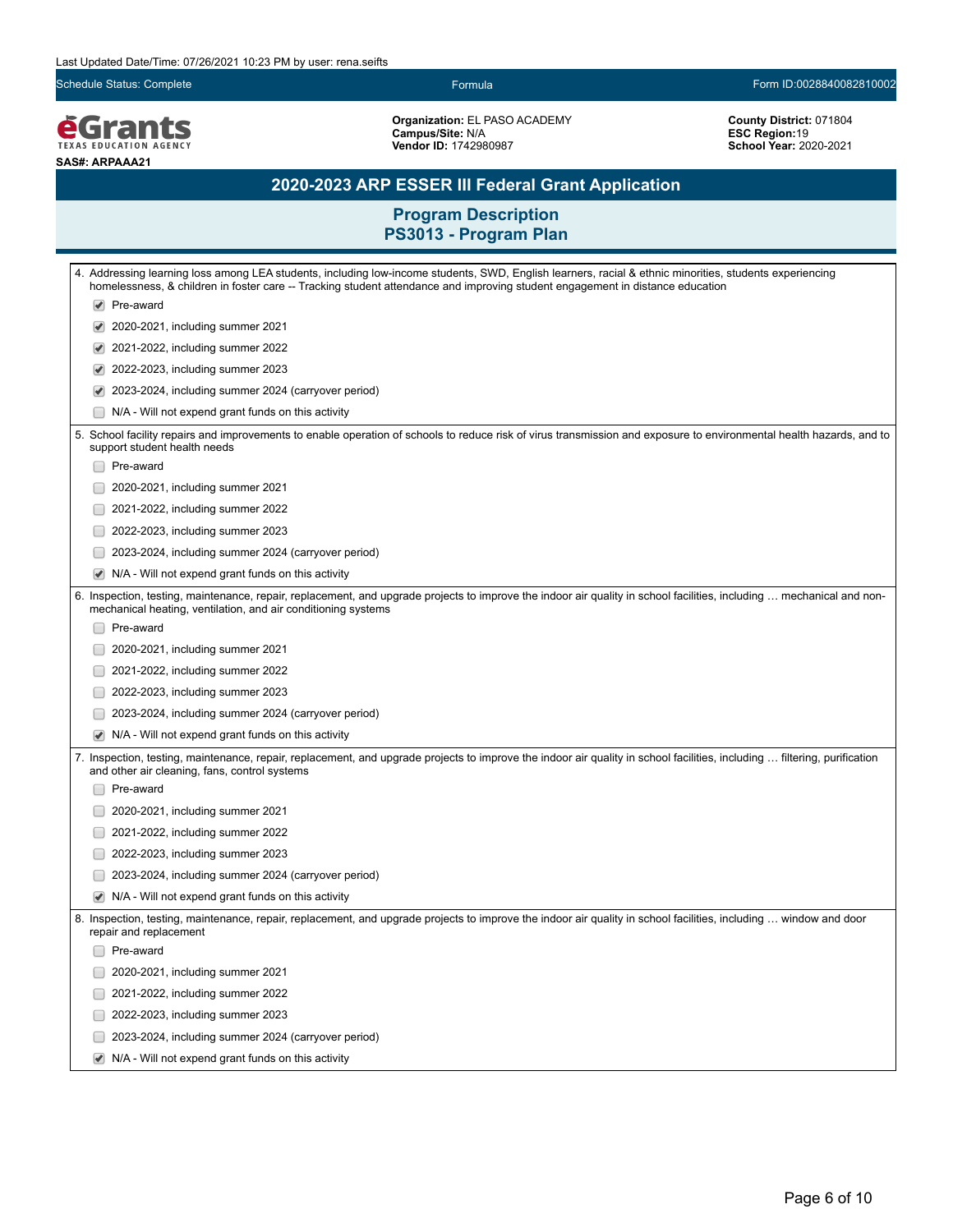**EGrants SAS#: ARPAAA21**

**Organization:** EL PASO ACADEMY **Campus/Site:** N/A **Vendor ID:** 1742980987

**County District:** 071804 **ESC Region:**19 **School Year:** 2020-2021

## **2020-2023 ARP ESSER III Federal Grant Application**

| Developing strategies and implementing public health protocols including, to the greatest extent practicable, policies in line with guidance from CDC for the<br>9.<br>reopening and operation of school facilities |  |  |  |
|---------------------------------------------------------------------------------------------------------------------------------------------------------------------------------------------------------------------|--|--|--|
| Pre-award                                                                                                                                                                                                           |  |  |  |
| 2020-2021, including summer 2021                                                                                                                                                                                    |  |  |  |
| 2021-2022, including summer 2022                                                                                                                                                                                    |  |  |  |
| 2022-2023, including summer 2023                                                                                                                                                                                    |  |  |  |
| 2023-2024, including summer 2024 (carryover period)                                                                                                                                                                 |  |  |  |
| N/A - Will not expend grant funds on this activity                                                                                                                                                                  |  |  |  |
| 10. Other activities that are necessary to maintain the operation of and continuity of services in the LEA                                                                                                          |  |  |  |
| Pre-award                                                                                                                                                                                                           |  |  |  |
| 2020-2021, including summer 2021                                                                                                                                                                                    |  |  |  |
| 2021-2022, including summer 2022<br>$\blacktriangledown$                                                                                                                                                            |  |  |  |
| 2022-2023, including summer 2023                                                                                                                                                                                    |  |  |  |
| 2023-2024, including summer 2024 (carryover period)                                                                                                                                                                 |  |  |  |
| N/A - Will not expend grant funds on this activity                                                                                                                                                                  |  |  |  |
| 11. Other activities that are necessary to  continuing to employ existing staff of the LEA                                                                                                                          |  |  |  |
| Pre-award                                                                                                                                                                                                           |  |  |  |
| 2020-2021, including summer 2021<br>$\blacktriangledown$                                                                                                                                                            |  |  |  |
| 2021-2022, including summer 2022<br>$\blacktriangledown$                                                                                                                                                            |  |  |  |
| 2022-2023, including summer 2023                                                                                                                                                                                    |  |  |  |
| 2023-2024, including summer 2024 (carryover period)                                                                                                                                                                 |  |  |  |
| N/A - Will not expend grant funds on this activity                                                                                                                                                                  |  |  |  |
|                                                                                                                                                                                                                     |  |  |  |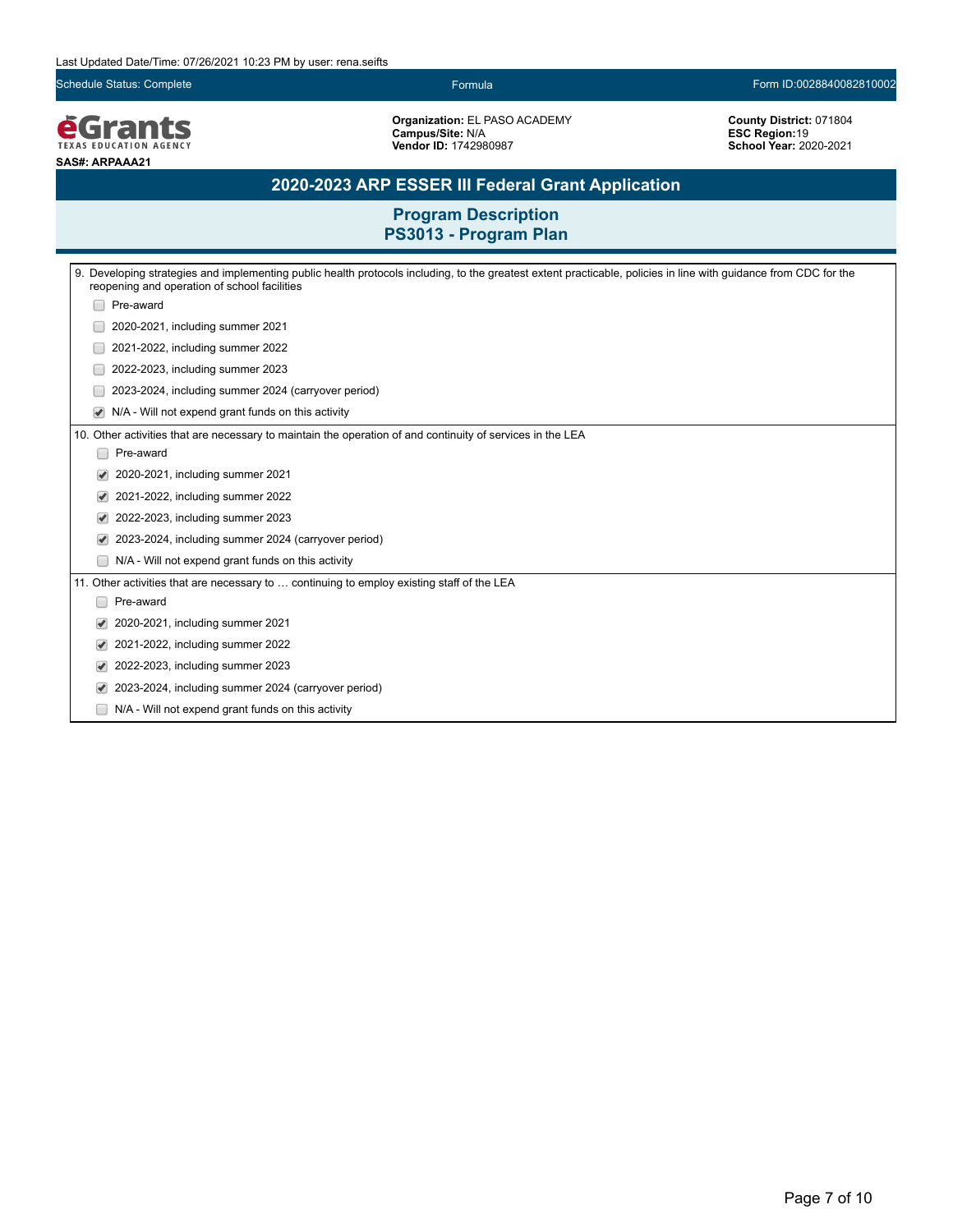

**Organization:** EL PASO ACADEMY **Campus/Site:** N/A **Vendor ID:** 1742980987

**County District:** 071804 **ESC Region:**19 **School Year:** 2020-2021

## **2020-2023 ARP ESSER III Federal Grant Application**

## **Program Description PS3013 - Program Plan**

### **C. LEA Needs Process**

- 1. Which of the following processes did the LEA follow to determine the needs of the LEA caused by the pandemic that would not be reimbursed by other fund sources (Federal Emergency Management Agency (FEMA), Child Nutrition Program, Child Care & Development Block Grant (CCDBG))? Directions: Select the types of activities the LEA followed in conducting its process to identify the added needs caused by the pandemic. Check all that apply.
	- LEA conducted surveys to district-level staff.
	- LEA conducted surveys to campus-level staff.
	- LEA conducted surveys to parents.
	- LEA conducted surveys to students.
	- LEA surveyed community groups (i.e., government officials, business, law enforcement, nonprofit organizations, etc.).
	- LEA sent direct communication to staff, parents, and/or students to gather input.
	- LEA reviewed and analyzed data from local and state health authorities.
	- LEA identified needs as issues arose that were out of the ordinary.
	- LEA reviewed documented comprehensive needs assessment considering the pandemic to determine needs.
	- LEA consulted with local school board to determine needs.
	- LEA followed some type of documented disaster or emergency plan with specific needs assessment processes.
	- LEA used professional or contracted services to collect, disaggregate, and/or analyze data related to needs.
	- $\Box$ LEA determined needs through another process or data points not listed above.
	- LEA completed a focused or problem-oriented assessment.
	- LEA completed an emergency assessment.
	- LEA completed a time-lapsed assessment.
	- **LEA** completed an initial comprehensive assessment.
	- E LEA completed an ongoing or partial assessment.
	- LEA completed a different needs assessment process not described above.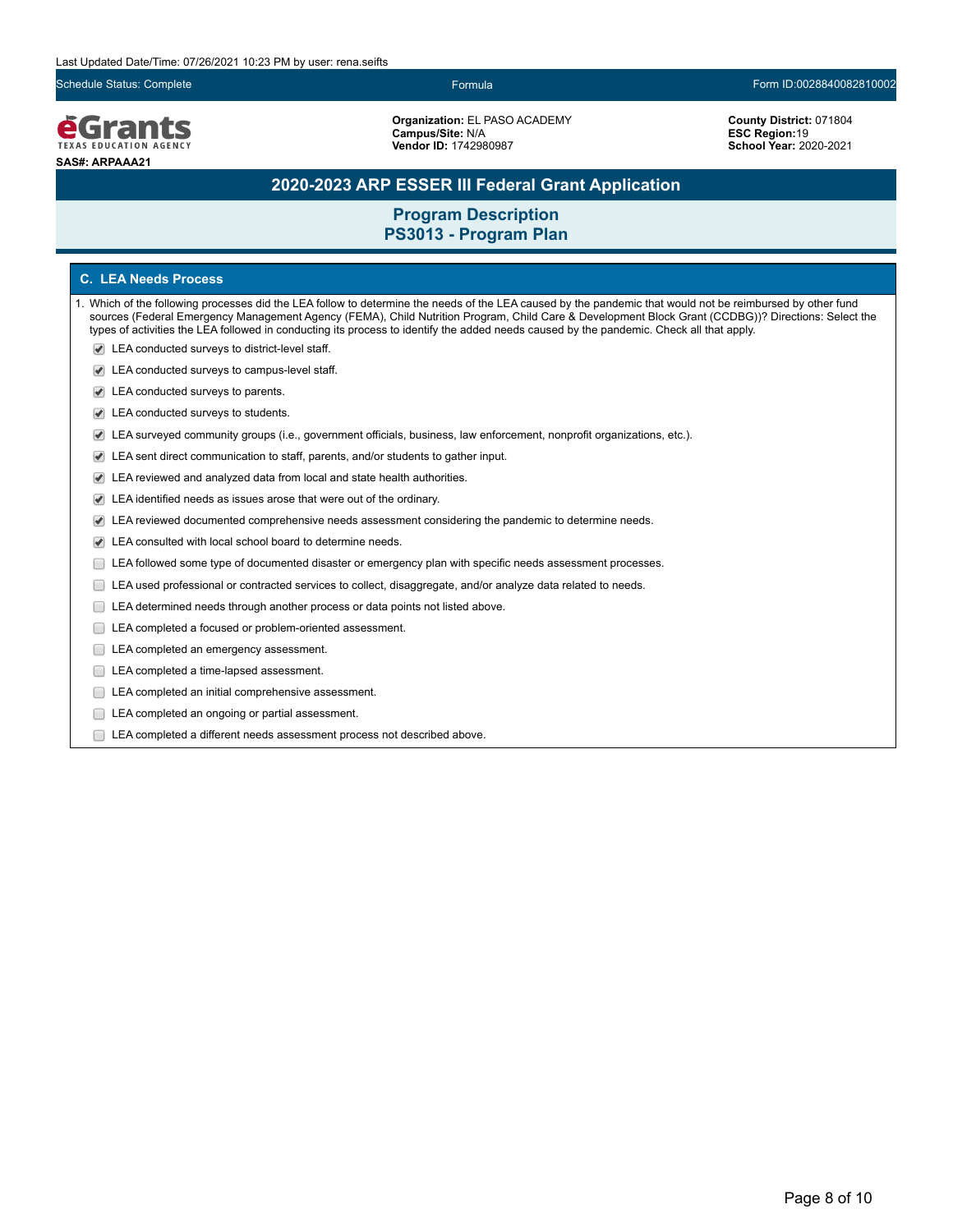**e**Grants **TEXAS EDUCATION AGENCY SAS#: ARPAAA21**

**Organization:** EL PASO ACADEMY **Campus/Site:** N/A **Vendor ID:** 1742980987

**County District:** 071804 **ESC Region:**19 **School Year:** 2020-2021

## **2020-2023 ARP ESSER III Federal Grant Application**

## **Program Description PS3013 - Program Plan**

2. How did the LEA prioritize the needs identified in Line 1 above? Directions: Select the types of processes the LEA followed in prioritizing the needs of the LEA in determining what activities would be funded with ESSER III funds. Check all that apply. If all identified needs are being met with ESSER III funds, select "All needs met; no prioritization needed." **LEA** focused on largest expenditures. LEA focused on needs serving the largest number of students. **LEA** focused on needs serving the largest number of staff. LEA consulted with local school board to prioritize needs. LEA focused on Economically Disadvantaged or Socioeconomically Disadvantaged data. LEA focused on serving needs of identified student groups (at-risk, migrant, immigrant, SWD, English Learners, Homeless, Foster, etc.). LEA ranked campus needs per SC5000. LEA focused on governance needs. □ LEA focused on wellness needs. LEA focused on instructional continuity needs. **LEA** focused on postsecondary needs for seniors. LEA focused on facility needs. LEA focused on school operational needs. LEA focused on technology needs. **LEA focused on Personal Protective Equipment (PPE).** LEA focused on professional development and training needs to facilitate transition to remote/online/virtual classrooms and teaching. LEA prioritized needs through another process or data points not listed above. All needs met; no prioritization needed.

#### **D. Maintenance of Equity**

Directions: Select one applicable response for which the LEA is exempt from the required Maintenance of Equity provision. If the LEA is not exempt from this provision, select "No".

1. Is the LEA exempt from the required Maintenance of Equity provision?

∩ No

 $\blacktriangleright$  Yes, LEA has fewer than 1,000 total enrollment

- **The State State State State State State State State State State State State State State State State State State State State State State State State State State State State State State State State State State State State S**
- Yes, LEA has only one campus per grade span (elementary, middle school, high school) within the LEA
- Maybe, the LEA will apply to USDE for a waiver for exceptional or uncontrollable circumstances
- $\Box$  Maybe, the LEA will apply to USDE for a waiver for a precipitous decline in financial resources in the LEA